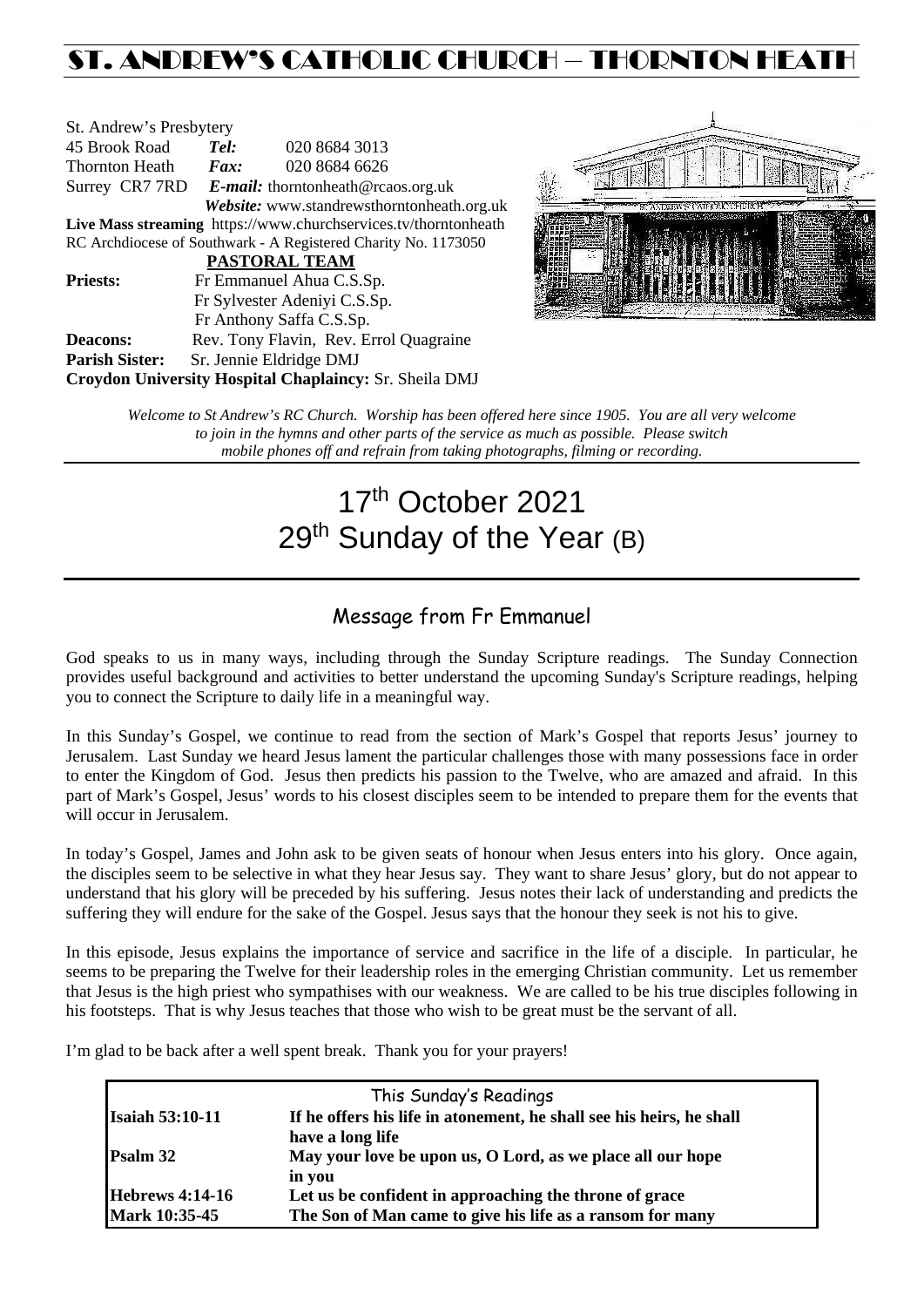| Diary for the Week                       |                    |                                        |                                        |  |  |  |
|------------------------------------------|--------------------|----------------------------------------|----------------------------------------|--|--|--|
| Sunday 17 <sup>th</sup> October          |                    | 6.00pm (Saturday) First Mass of Sunday | Deceased Andradi Family Members        |  |  |  |
| $29th$ Sunday of the Year                |                    |                                        | <b>RIP</b>                             |  |  |  |
|                                          | $9.30$ am          | <b>Mass</b>                            | Shamin Maria Dias RIP                  |  |  |  |
|                                          | 11.30am            | <b>Mass</b>                            | Ana Maria D'Souza RIP                  |  |  |  |
|                                          | 6.00 <sub>pm</sub> | <b>Mass</b>                            | For the people of the Parish           |  |  |  |
|                                          | $7.00 - 9.00$ pm   | <b>Charismatic Prayer Group</b>        |                                        |  |  |  |
| Monday 18 <sup>th</sup> October          | 7.30am             | <b>Mass</b>                            | Power & Fennelly Families (F)          |  |  |  |
|                                          | 10.00am            | <b>Mass</b>                            | Jimmy & John Golden RIP                |  |  |  |
| Tuesday 19 <sup>th</sup> October         | 7.30am             | <b>Mass</b>                            | Deceased Ritchie & Hampshire           |  |  |  |
|                                          |                    |                                        | <b>Families RIP</b>                    |  |  |  |
|                                          | 10.00am            | <b>Mass</b>                            | <b>Sr Mary Martin RIP</b>              |  |  |  |
| <b>Wednesday 20<sup>th</sup> October</b> | 7.30am             | Mass                                   |                                        |  |  |  |
|                                          | 10.00am            | Mass                                   | Mrs Mary Jane Gideon $RIP - 1st$ Anniv |  |  |  |
| Thursday 21 <sup>st</sup> October        | 7.30am             | <b>Mass</b>                            |                                        |  |  |  |
|                                          | 10.00am            | <b>Mass</b>                            | Melvin D'Souza – Thanksgiving          |  |  |  |
| Friday $22^{nd}$ October                 | 7.30am             | <b>Mass</b>                            |                                        |  |  |  |
|                                          | 10.00am            | Mass                                   | <b>Marcus Rocha RIP</b>                |  |  |  |
|                                          | $10.30 - 12$ noon  | <b>Adoration</b>                       |                                        |  |  |  |
|                                          | <b>6.30pm</b>      | <b>Brownies/Guides (hall)</b>          |                                        |  |  |  |
| Saturday 23 <sup>rd</sup> October        | 9.30am             | <b>Mass</b>                            | <b>Gill Patient RIP Anniv</b>          |  |  |  |
|                                          | $10.00 - 10.30$ am | <b>Confessions</b>                     |                                        |  |  |  |
|                                          | $5.00 - 5.30$ pm   | <b>Confessions</b>                     |                                        |  |  |  |
|                                          | 6.00 <sub>pm</sub> | <b>First Mass of Sunday</b>            | Paul Etuka RIP                         |  |  |  |
| Sunday 24 <sup>th</sup> October          | 9.30am             | <b>Mass</b>                            | Demilade Oyeyinka - Thanksgiving       |  |  |  |
| $30th$ Sunday of the Year                | 11.30am            | <b>Mass</b>                            | Agnes Ama Nsiah RIP                    |  |  |  |
|                                          | 6.00 <sub>pm</sub> | <b>Mass</b>                            | For the people of the Parish           |  |  |  |
|                                          | $7.00 - 9.00$ pm   | <b>Charismatic Prayer Group</b>        |                                        |  |  |  |

Church cleaners: this week: Fifi's Group, next week: Sancho's Dusters

## St. Andrew's Parish Notices

#### **FACEMASKS**

Please can we ask you to continue to use a face covering if you are able to and to use the hand sanitiser when entering our Church.

#### **THE RITE OF CHRISTIAN INITIATION FOR CHILDREN (RCIC)**

The next session is on 19<sup>th</sup> October at 6.30pm.

#### **RITE OF CHRISTIAN INITIATION OF ADULTS (RCIA)**

The RCIA is for anyone who is interested in becoming a member of the Catholic Church. Please speak with Sr Jennie after Mass if you would like to attend. If you know of anyone who might be interested please encourage them to come along and perhaps come with them.

#### **MISSIO RED BOXES**

Thank you to everyone who recently returned their Missio boxes. A total of £321.54 was collected. The next collection will be on 2/3 April 2022. If in the meantime if you would like information about Missio red boxes please call Savio on 07902 933534.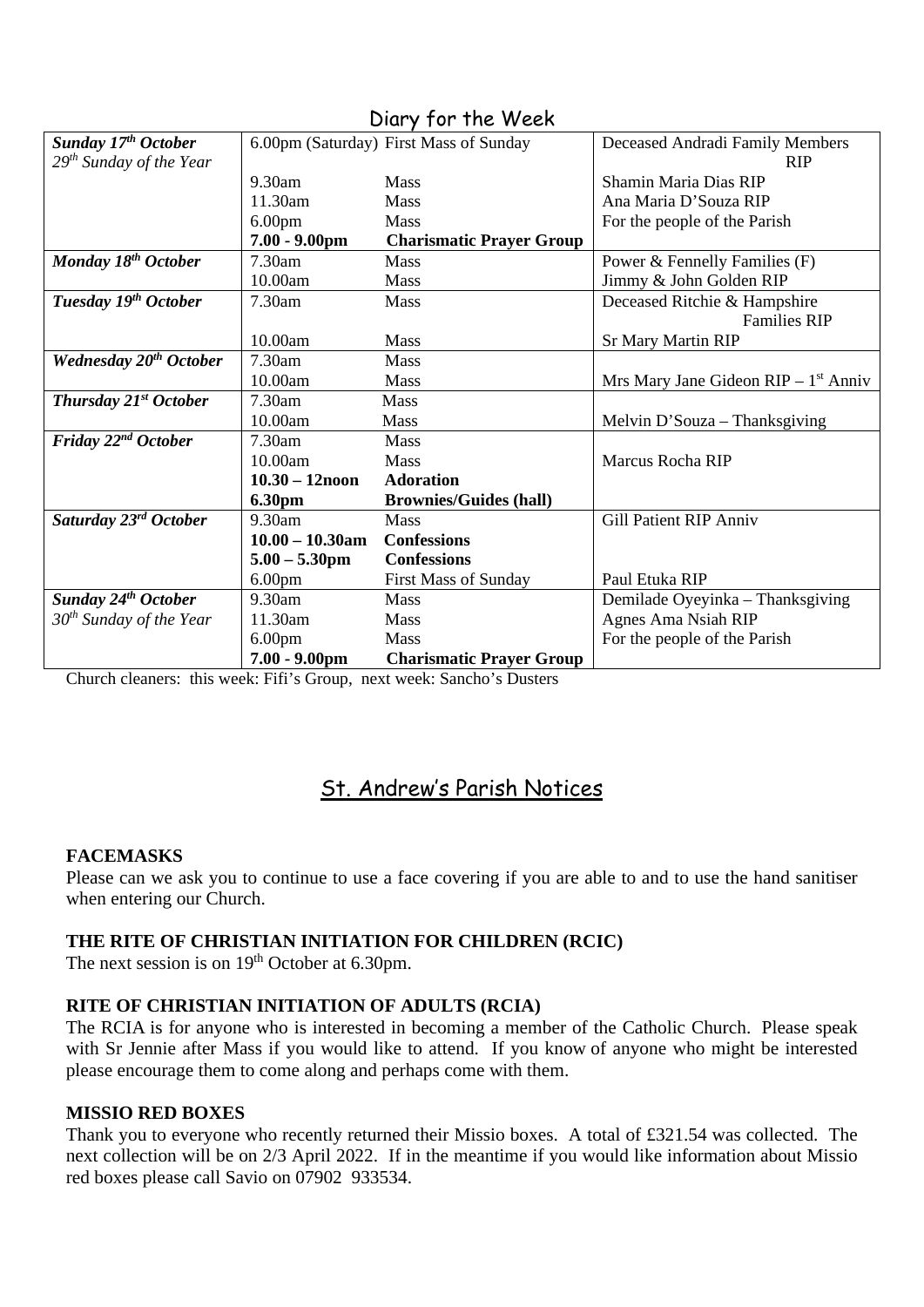#### **DBS CERTIFICATES FOR VOLUNTEERS**

Please could existing volunteers who need DBS (Disclosure and Barring) checks please email their full name to [thorntonheathsg1@safeguardrcaos.org.uk](mailto:thorntonheathsg1@safeguardrcaos.org.uk)

The online process will then be actioned. This includes; Eucharistic Ministers, Catechists for Children, Adult Altar Servers, Children's Liturgists and any parish group helpers for vulnerable adults or children. It is everyone's responsibility to ensure that our parish is a safe place and the DBS certificate issued must be through the RC Diocese of Southwark and not another body even if it is current and valid.

#### ST ANDREW'S CHOIR

The Choir at St. Andrews warmly welcome parishioners who would like to join the choir. If you can play an instrument, read music or have a love for singing you are most welcome. For more details or to sign up please speak to one of the choir leaders after Mass.

#### **CHARISMATIC PRAYER GROUP**

Please join us as our group has resumed prayer meetings every Sunday evening in the Church from 7.00 – 9.00pm. All are very welcome to come along and join us in praises, prayers, Bible studies and youth group ministry. For further details please call Stella on 07983 775879.

#### **ADORATION**

Please come in and spend some time in the presence of Our Lord in the Blessed Sacrament for Adoration every Friday from 10.30am – 12noon.

#### **NOVEMBER PRAYERS FOR THE DECEASED**

During the month of November we particularly pray for those who have died. A list of the deceased whose funerals took place here at St Andrew's will be displayed in the front of the Altar. Anyone who has a relative or friend who has died elsewhere in the last year should give in their names and date of death to the office or to one of the Priests and the name will be added to this list.

Please put the names in a Holy Souls envelope together with your offerings in the basket before the Altar from the beginning of November. These envelopes will be brought up during each Mass in the month of November. On Saturday 27<sup>th</sup> November at 9.30am we will hold our annual Mass for those who have died in the last year, we hope you can join us.

#### **ALL NATIONS CATHOLIC CHARISMATIC GROUP UK - FOODBANK**

The group have launched a food bank project in order to help families who are in need of extra help with regards to some food items. This will be held in St Andrew's hall every second Saturday every month until the end of the year. The next one will be on Saturday  $13<sup>th</sup>$  November approximately from  $12.00 -$ 1.00pm. We would welcome any food donations, tinned, dry packets, etc. Please see the poster in the porch for more info and contact details. If you know of any families who may benefit from this, please let them know.

#### **ROSARY GROUP**

We would like to re-start our Rosary Group in the Church. If you would like to join us, please do come along Monday to Saturday after the 10am Mass during the week and on Saturdays after the 9.30am Mass. All are very welcome to attend.

#### **REPOSITORY**

The Repository will be open after the 9.30am and 11.30am Masses on Sunday. We have some 2022 calendars and Christmas cards already in so please visit to make your purchases early.